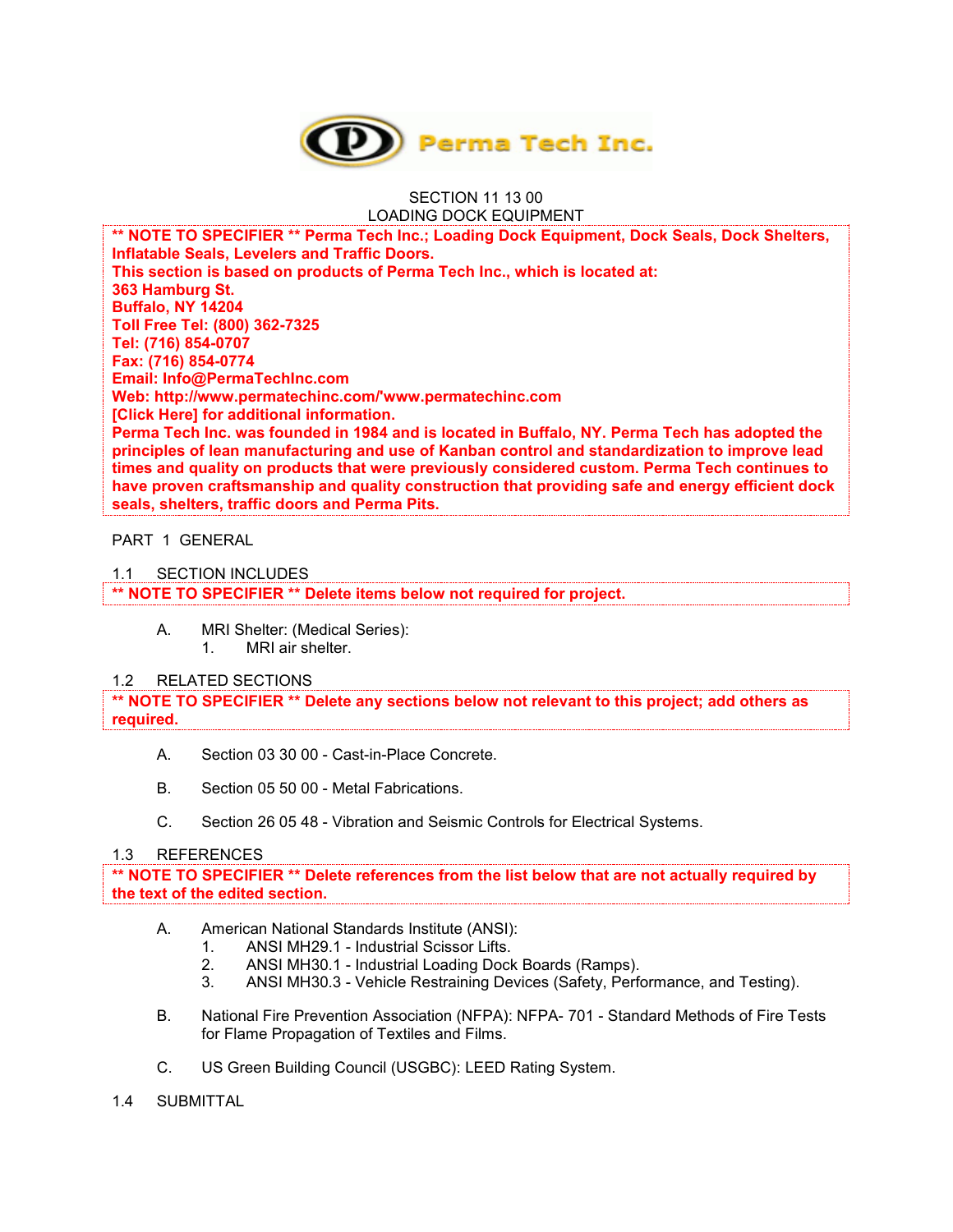- A. Submit under provisions of Section 01 30 00 Administrative Requirements.
- B. Product Data: Manufacturer's data sheets on each product to be used, including:
	- 1. Preparation instructions and recommendations.
	- 2. Storage and handling requirements and recommendations.
	- 3. Installation methods.
- C. Shop Drawings: Showing overall dimensions and location of electrical service panels and motor locations. Supporting construction requirements and equipment structural attachment. Operating range and required clearances.
- D. Verification Samples: For each finish product specified, two samples, minimum size 6 inches (150 mm) square, representing actual product, color, and patterns.
- E. Manufacturer's Certificates: Certify products meet or exceed specified requirements.
- F. Closeout Submittals: Provide manufacturer's maintenance instructions that include recommendations for periodic checking and adjustment and periodic cleaning and maintenance of all components.

#### 1.5 QUALITY ASSURANCE

- A. Manufacturer Qualifications: Company providing sole source design, engineering, manufacturing and specializing in manufacturing products specified with a minimum 10 years experience.
- B. Installer Qualifications: Installer trained, certified and approved by manufacturer, with documented experience on similar projects.

### 1.6 PRE-INSTALLATION CONFERENCE

- A. Convene a conference approximately two weeks before scheduled commencement of the Work. Attendees shall include Architect, Contractor and trades involved. Agenda shall include schedule, responsibilities, critical path items and approvals.
- 1.7 DELIVERY, STORAGE, AND HANDLING
	- A. Store products in manufacturer's unopened packaging until ready for installation.
	- B. Store and dispose of solvent-based materials, and materials used with solvent-based materials, in accordance with requirements of local authorities having jurisdiction.

# 1.8 PROJECT CONDITIONS

A. Maintain environmental conditions (temperature, humidity, and ventilation) within limits recommended by manufacturer for optimum results. Do not install products under environmental conditions outside manufacturer's recommended limits.

# 1.9 SEQUENCING

- A. Ensure that locating templates and other information required for installation of products of this section are furnished to affected trades in time to prevent interruption of construction progress.
- B. Ensure that products of this section are supplied to affected trades in time to prevent interruption of construction progress.